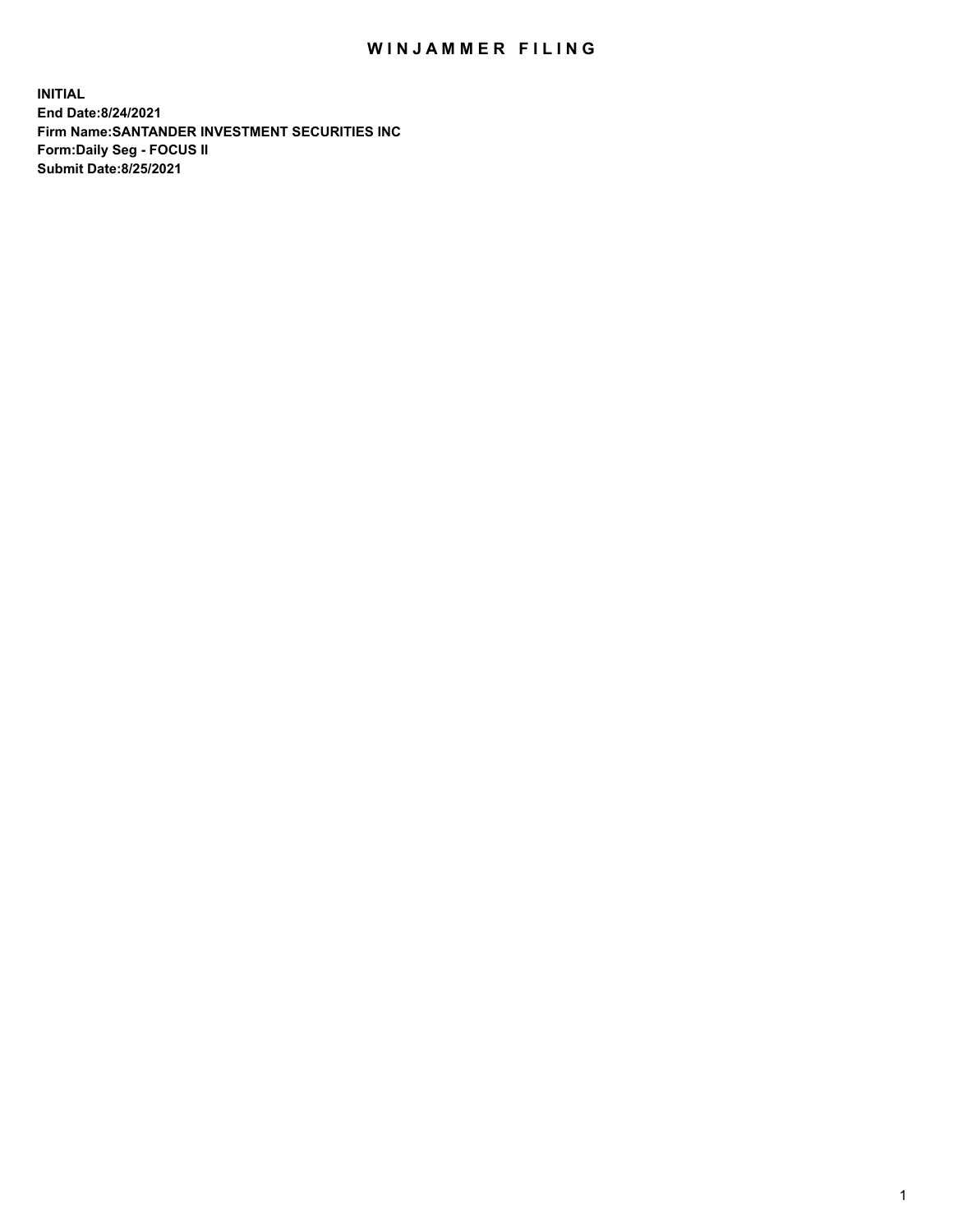**INITIAL End Date:8/24/2021 Firm Name:SANTANDER INVESTMENT SECURITIES INC Form:Daily Seg - FOCUS II Submit Date:8/25/2021 Daily Segregation - Cover Page**

| $0091090001 - 00101 + 090$                                                        |                                            |
|-----------------------------------------------------------------------------------|--------------------------------------------|
| Name of Company                                                                   | <b>SANTANDER INVESTMENT</b>                |
| <b>Contact Name</b>                                                               | <b>SECURITIES INC</b><br><b>Richard Ro</b> |
| <b>Contact Phone Number</b>                                                       | (212) 350-3662                             |
| <b>Contact Email Address</b>                                                      | richard.ro@santander.us                    |
| FCM's Customer Segregated Funds Residual Interest Target (choose one):            |                                            |
| a. Minimum dollar amount: ; or                                                    | 70,000,000                                 |
| b. Minimum percentage of customer segregated funds required:%; or                 | $\overline{\mathbf{0}}$                    |
| c. Dollar amount range between: and; or                                           | 0 <sub>0</sub>                             |
| d. Percentage range of customer segregated funds required between: % and %.       | 0 <sub>0</sub>                             |
| FCM's Customer Secured Amount Funds Residual Interest Target (choose one):        |                                            |
| a. Minimum dollar amount: ; or                                                    | $\overline{\mathbf{0}}$                    |
| b. Minimum percentage of customer secured funds required:%; or                    | $\underline{\mathbf{0}}$                   |
| c. Dollar amount range between: and; or                                           | 0 <sub>0</sub>                             |
| d. Percentage range of customer secured funds required between: % and %.          | 0 <sub>0</sub>                             |
| FCM's Cleared Swaps Customer Collateral Residual Interest Target (choose one):    |                                            |
| a. Minimum dollar amount: ; or                                                    | $\overline{\mathbf{0}}$                    |
| b. Minimum percentage of cleared swaps customer collateral required:%; or         | $\underline{\mathbf{0}}$                   |
| c. Dollar amount range between: and; or                                           | 0 <sub>0</sub>                             |
| d. Percentage range of cleared swaps customer collateral required between:% and%. | 00                                         |

Attach supporting documents CH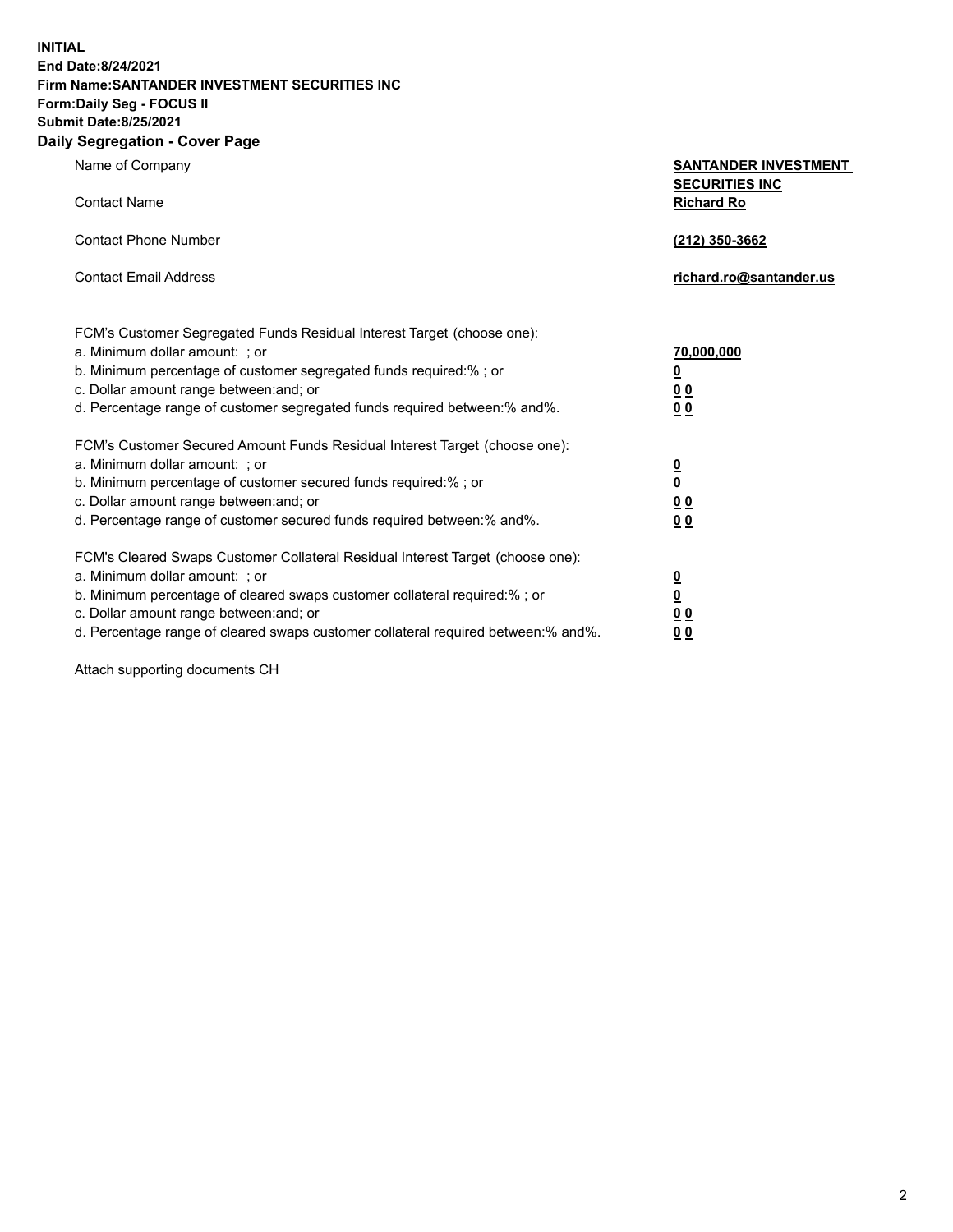**INITIAL End Date:8/24/2021 Firm Name:SANTANDER INVESTMENT SECURITIES INC Form:Daily Seg - FOCUS II Submit Date:8/25/2021 Daily Segregation - Secured Amounts**

|     | Foreign Futures and Foreign Options Secured Amounts                                         |                   |
|-----|---------------------------------------------------------------------------------------------|-------------------|
|     | Amount required to be set aside pursuant to law, rule or regulation of a foreign            | $0$ [7305]        |
|     | government or a rule of a self-regulatory organization authorized thereunder                |                   |
| 1.  | Net ledger balance - Foreign Futures and Foreign Option Trading - All Customers             |                   |
|     | A. Cash                                                                                     | $0$ [7315]        |
|     | B. Securities (at market)                                                                   | 0[7317]           |
| 2.  | Net unrealized profit (loss) in open futures contracts traded on a foreign board of trade   | $0$ [7325]        |
| 3.  | Exchange traded options                                                                     |                   |
|     | a. Market value of open option contracts purchased on a foreign board of trade              | $0$ [7335]        |
|     | b. Market value of open contracts granted (sold) on a foreign board of trade                | $0$ [7337]        |
| 4.  | Net equity (deficit) (add lines 1. 2. and 3.)                                               | $0$ [7345]        |
| 5.  | Account liquidating to a deficit and account with a debit balances - gross amount           | $0$ [7351]        |
|     | Less: amount offset by customer owned securities                                            | 0 [7352] 0 [7354] |
| 6.  | Amount required to be set aside as the secured amount - Net Liquidating Equity              | $0$ [7355]        |
|     | Method (add lines 4 and 5)                                                                  |                   |
| 7.  | Greater of amount required to be set aside pursuant to foreign jurisdiction (above) or line | $0$ [7360]        |
|     | 6.                                                                                          |                   |
|     | FUNDS DEPOSITED IN SEPARATE REGULATION 30.7 ACCOUNTS                                        |                   |
| 1.  | Cash in banks                                                                               |                   |
|     | A. Banks located in the United States                                                       | $0$ [7500]        |
|     | B. Other banks qualified under Regulation 30.7                                              | 0 [7520] 0 [7530] |
| 2.  | Securities                                                                                  |                   |
|     | A. In safekeeping with banks located in the United States                                   | $0$ [7540]        |
|     | B. In safekeeping with other banks qualified under Regulation 30.7                          | 0 [7560] 0 [7570] |
| 3.  | Equities with registered futures commission merchants                                       |                   |
|     | A. Cash                                                                                     | $0$ [7580]        |
|     | <b>B.</b> Securities                                                                        | $0$ [7590]        |
|     | C. Unrealized gain (loss) on open futures contracts                                         | $0$ [7600]        |
|     | D. Value of long option contracts                                                           | $0$ [7610]        |
|     | E. Value of short option contracts                                                          | 0 [7615] 0 [7620] |
| 4.  | Amounts held by clearing organizations of foreign boards of trade                           |                   |
|     | A. Cash                                                                                     | $0$ [7640]        |
|     | <b>B.</b> Securities                                                                        | $0$ [7650]        |
|     | C. Amount due to (from) clearing organization - daily variation                             | $0$ [7660]        |
|     | D. Value of long option contracts                                                           | $0$ [7670]        |
|     | E. Value of short option contracts                                                          | 0 [7675] 0 [7680] |
| 5.  | Amounts held by members of foreign boards of trade                                          |                   |
|     | A. Cash                                                                                     | $0$ [7700]        |
|     | <b>B.</b> Securities                                                                        | $0$ [7710]        |
|     | C. Unrealized gain (loss) on open futures contracts                                         | $0$ [7720]        |
|     | D. Value of long option contracts                                                           | $0$ [7730]        |
|     | E. Value of short option contracts                                                          | 0 [7735] 0 [7740] |
| 6.  | Amounts with other depositories designated by a foreign board of trade                      | $0$ [7760]        |
| 7.  | Segregated funds on hand                                                                    | $0$ [7765]        |
| 8.  | Total funds in separate section 30.7 accounts                                               | $0$ [7770]        |
| 9.  | Excess (deficiency) Set Aside for Secured Amount (subtract line 7 Secured Statement         | 0 [7380]          |
|     | Page 1 from Line 8)                                                                         |                   |
| 10. | Management Target Amount for Excess funds in separate section 30.7 accounts                 | $0$ [7780]        |
| 11. | Excess (deficiency) funds in separate 30.7 accounts over (under) Management Target          | $0$ [7785]        |
|     |                                                                                             |                   |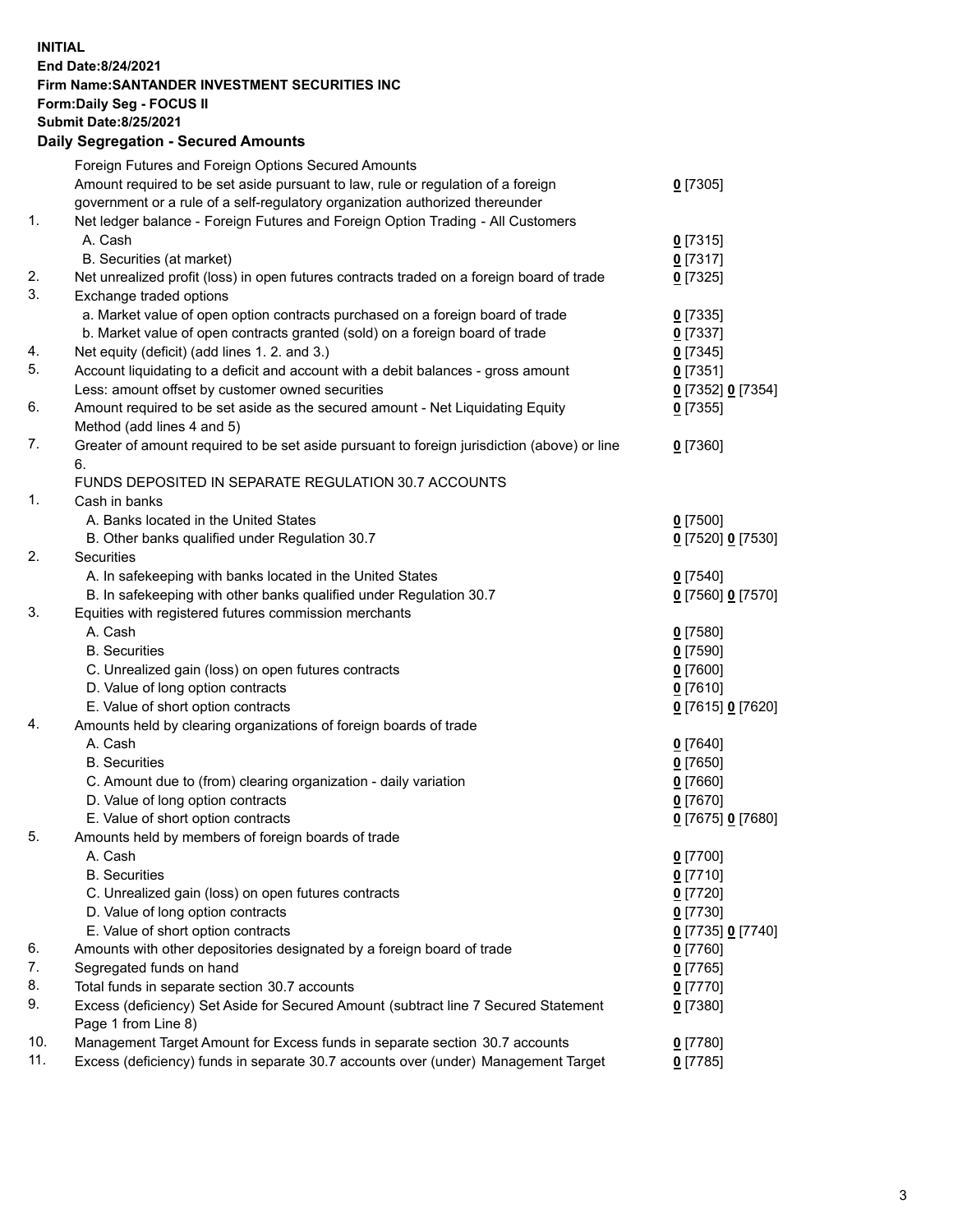| <b>INITIAL</b> |                                                                                                                                                               |                       |
|----------------|---------------------------------------------------------------------------------------------------------------------------------------------------------------|-----------------------|
|                | End Date: 8/24/2021                                                                                                                                           |                       |
|                | Firm Name: SANTANDER INVESTMENT SECURITIES INC                                                                                                                |                       |
|                | Form: Daily Seg - FOCUS II                                                                                                                                    |                       |
|                | <b>Submit Date:8/25/2021</b>                                                                                                                                  |                       |
|                | Daily Segregation - Segregation Statement                                                                                                                     |                       |
|                | SEGREGATION REQUIREMENTS(Section 4d(2) of the CEAct)                                                                                                          |                       |
| 1.             | Net ledger balance                                                                                                                                            |                       |
|                | A. Cash                                                                                                                                                       | 2,297,151,963 [7010]  |
|                | B. Securities (at market)                                                                                                                                     | $0$ [7020]            |
| 2.             | Net unrealized profit (loss) in open futures contracts traded on a contract market                                                                            | $-161,658,605$ [7030] |
| 3.             | Exchange traded options                                                                                                                                       |                       |
|                | A. Add market value of open option contracts purchased on a contract market                                                                                   | 29,640,057 [7032]     |
|                | B. Deduct market value of open option contracts granted (sold) on a contract market                                                                           | 42,313,113 [7033]     |
| 4.             | Net equity (deficit) (add lines 1, 2 and 3)                                                                                                                   | 2,122,820,302 [7040]  |
| 5.             | Accounts liquidating to a deficit and accounts with                                                                                                           |                       |
|                | debit balances - gross amount                                                                                                                                 | $0$ [7045]            |
|                | Less: amount offset by customer securities                                                                                                                    | 0 [7047] 0 [7050]     |
| 6.             | Amount required to be segregated (add lines 4 and 5)                                                                                                          | 2,122,820,302 [7060]  |
|                | FUNDS IN SEGREGATED ACCOUNTS                                                                                                                                  |                       |
| 7.             | Deposited in segregated funds bank accounts                                                                                                                   |                       |
|                | A. Cash                                                                                                                                                       | 261,463,423 [7070]    |
|                | B. Securities representing investments of customers' funds (at market)                                                                                        | $0$ [7080]            |
|                | C. Securities held for particular customers or option customers in lieu of cash (at                                                                           | $0$ [7090]            |
|                | market)                                                                                                                                                       |                       |
| 8.             | Margins on deposit with derivatives clearing organizations of contract markets                                                                                |                       |
|                | A. Cash                                                                                                                                                       | 1,917,475,496 [7100]  |
|                | B. Securities representing investments of customers' funds (at market)<br>C. Securities held for particular customers or option customers in lieu of cash (at | $0$ [7110]            |
|                | market)                                                                                                                                                       | $0$ [7120]            |
| 9.             | Net settlement from (to) derivatives clearing organizations of contract markets                                                                               | 28,122,336 [7130]     |
| 10.            | Exchange traded options                                                                                                                                       |                       |
|                | A. Value of open long option contracts                                                                                                                        | 29,640,057 [7132]     |
|                | B. Value of open short option contracts                                                                                                                       | 42,313,113 [7133]     |
| 11.            | Net equities with other FCMs                                                                                                                                  |                       |
|                | A. Net liquidating equity                                                                                                                                     | $0$ [7140]            |
|                | B. Securities representing investments of customers' funds (at market)                                                                                        | $0$ [7160]            |
|                | C. Securities held for particular customers or option customers in lieu of cash (at                                                                           | $0$ [7170]            |
|                | market)                                                                                                                                                       |                       |
| 12.            | Segregated funds on hand                                                                                                                                      | $0$ [7150]            |
| 13.            | Total amount in segregation (add lines 7 through 12)                                                                                                          | 2,194,388,199 [7180]  |
| 14.            | Excess (deficiency) funds in segregation (subtract line 6 from line 13)                                                                                       | 71,567,897 [7190]     |
| 15.            | Management Target Amount for Excess funds in segregation                                                                                                      | 70,000,000 [7194]     |
| 16.            | Excess (deficiency) funds in segregation over (under) Management Target Amount                                                                                | 1,567,897 [7198]      |
|                | <b>Excess</b>                                                                                                                                                 |                       |